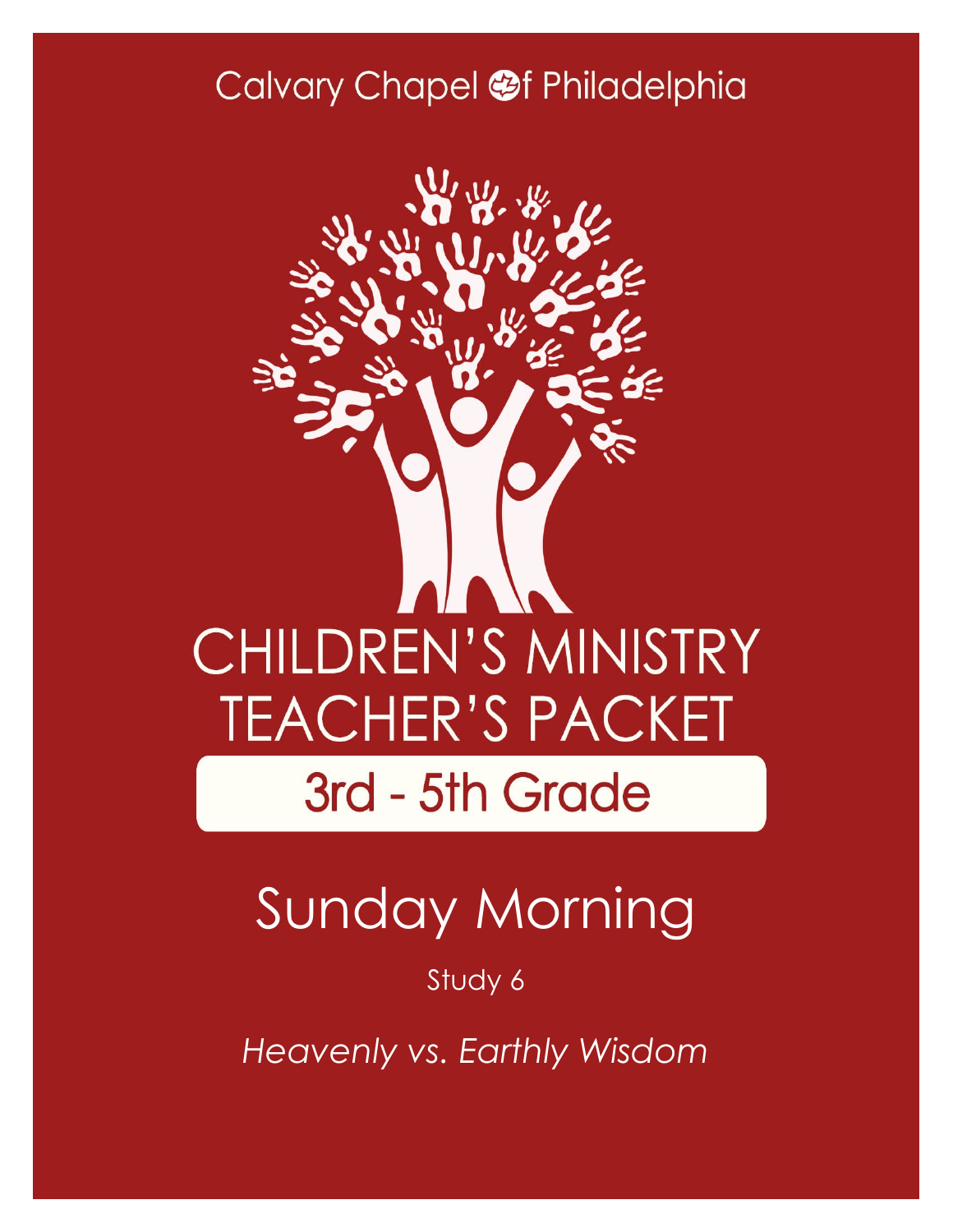### Heavenly vs. Earthly Wisdom

The Objective is the key concept for this weeks lesson. It should be the main focus of the study

These are the key verses that you will find helpful in teaching your study this week. The "Main passage" is the basis of the study, where the other verse support the objective of the lesson.

There is a memory verse for the students that relates to every study. If a student can memorize the verse for the following week you may give them a prize from the "reward box" found on your cart.

An introductory activity or question that will settle the class, draw their attention to the study and prepare their hearts for God's Word

**Objective** To teach that man-centered wisdom is selfish and filled with pride, while heavenly wisdom is humble and pure.

**Key Verses** James 3:13-18—Main Teaching Passage

#### **Memory Verse** - James 3:17

"But the wisdom that is from above is first pure, then peaceable, gentle, willing to yield, full of mercy and good fruits, without partiality and without hypocrisy."

## **Hook**

Review last week's memory verse, Psalm 141:3.

Open up a short time of discussion on the topic of good and bad attitudes. What does it mean to have a good attitude and what does that look like? What does it mean to have a bad attitude and what does that like?

Ask the class if you can do a good thing (work) with a bad attitude?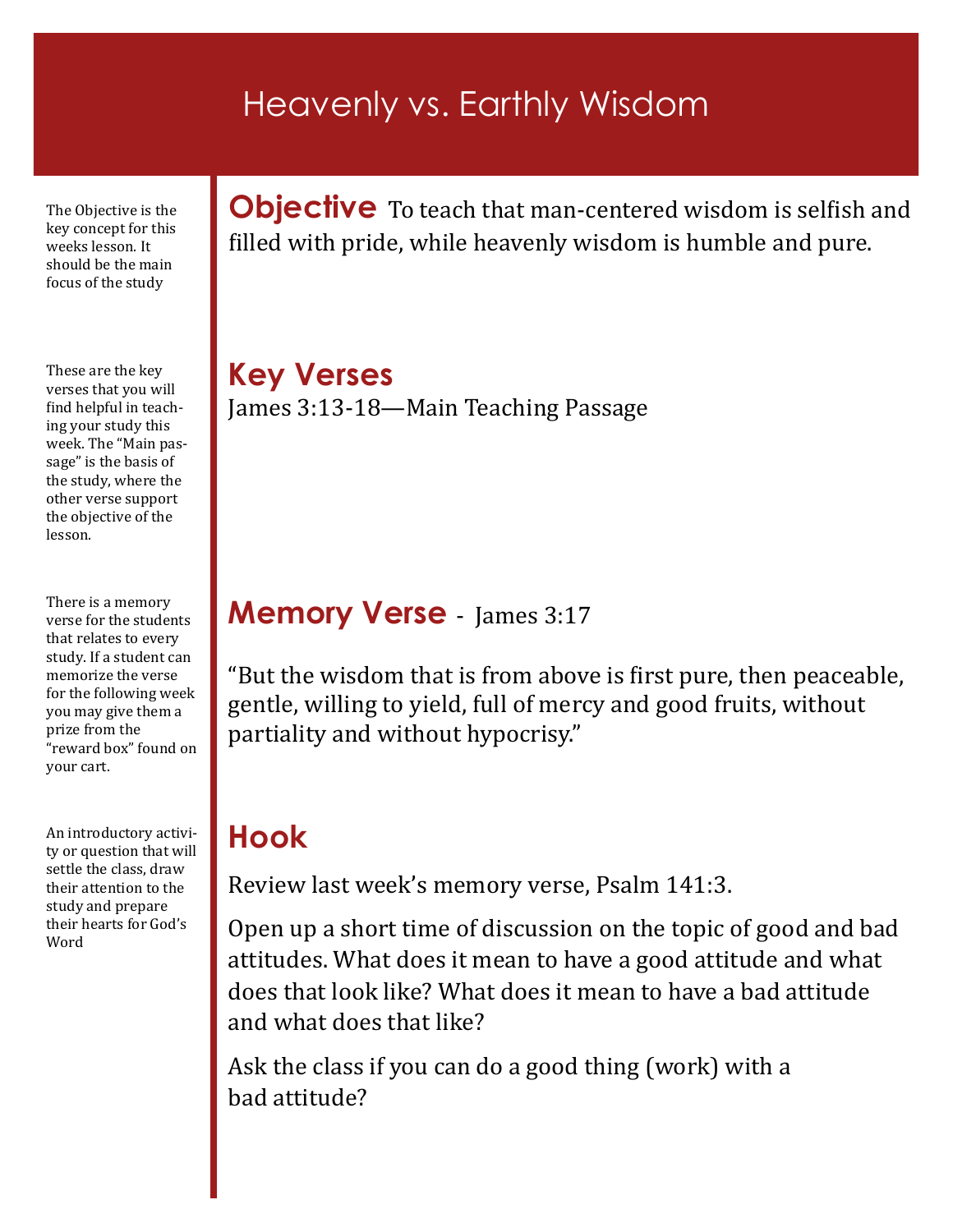What does the Bible say? This is where we will read a passage or series of passages that teach on the subject of the day.

BOOK

After its discourse on the tongue, James 3 then transitions into a teaching on wisdom, specifically a contrast between heavenly wisdom and earthly wisdom.

It begins by encouraging us again to good works, but this time by instructing us that our good works should be done with a good attitude. They are to be done with a meekness that comes from wisdom. James is referring back to chapter 2 and his instructions about faith and works working hand in hand. Here he shows that good works should not be done with bad motives or with a poor attitude.

Earthly wisdom would tell us to be proud of our works, boasting in the things that we have done. James, however, instructs us that heavenly wisdom tells us that our good works are done not for our own gain, nor to be seen by man, but for the glory and honor of the Lord and to be seen by Him. There is to be no self-seeking or envy; these things come from below. Rather we should be pure, peaceable, gentle, full of mercy, and without hypocrisy.

In effect, James is teaching us that pride and selfish ambition are filled with evil and oppose the work that God desires to do in us. We are to have faith which leads us to good works. These good works should be done humbly for the glory of God.

LOOK

A couple of weeks ago, we read in James 2 that if we say that we are believers in Christ, there should be actions that go along with our words. We should not only talk about our faith, but we should demonstrate our faith by what we do. This week we are going to read in James 3 that God cares about more than our actions or "works," He cares about our attitudes as well.

Imagine that your mom asked you to clean your room. You sigh deeply and roll your eyes, then go up to your room, and the whole time that you are cleaning up, you are grumbling and complaining. When you are done you come downstairs and moan about how your mom made you clean up. Did you clean up your room? Yes, you did, and your mom might be happy that your room is clean. I am sure, however, that she is going to be disappointed about the way you acted while you did it. If instead you immediately went up to your room and cleaned up without complaining, your mom would be so much happier with you. Better yet, you could clean up your room before you were asked to.

The interpretation/ exegesis of the passage. What does this passage mean? How does this passage apply to my life?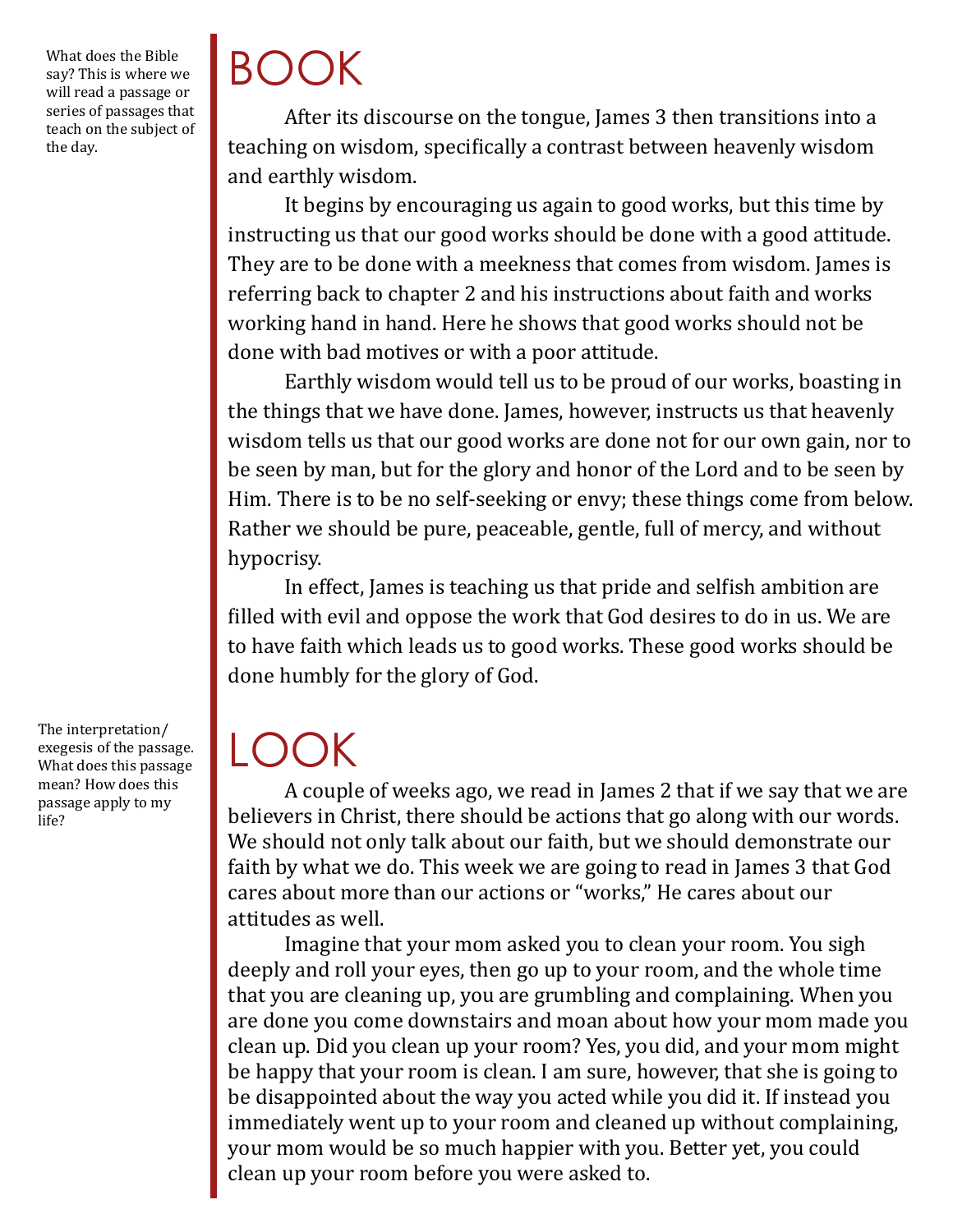## LOOK (Continued)

Or, imagine that you cleaned up your room and then, for the next three days, whenever you spoke to someone, all you did was talk about how great you are because you cleaned your room. Your mom wanted you to do it because it was the right thing to do, but you were trying to get use that work to get other people to look up to you.

James says that earthly wisdom is self-seeking and proud. It tells us that we should promote ourselves and everything that we do. We should seek out the spotlight and desire everyone to look up to us. Heavenly wisdom, however, is different. It tells us that we should do all things for the glory of God, that we should do things with happy hearts, but most importantly we should do them so that God will be pleased and that His name will be known. It says that we should be modest and humble and seek to lift the Lord up.

John the Baptist is a great example of this for us. He was famous, popular, and well-loved, and people were coming from all around to hear him preach. But when John the Baptist met Jesus and saw who the true King was, he said this, "He must increase, but I must decrease." John didn't want to be famous, he wanted Jesus to be famous. John didn't want people listen to him preach, he wanted people to listen to Jesus preach. He could have tried to get glory for himself, but he wanted that glory to go to Jesus.

What is my response to this passage of Scripture? How should my life change according to what this passage teaches me? What are the practical things I can do throughout the week to make this true in my life.

# TOOK

As a class memorize, James 3:17.

Open up time for a discussion about pride and humility. Ask, "Why is pride dangerous?"

**Pray:** Thank the Lord for the wisdom of His Word. Ask for His help to live according to heavenly wisdom.

**Parent Question:** Is your attitude important to God? Why?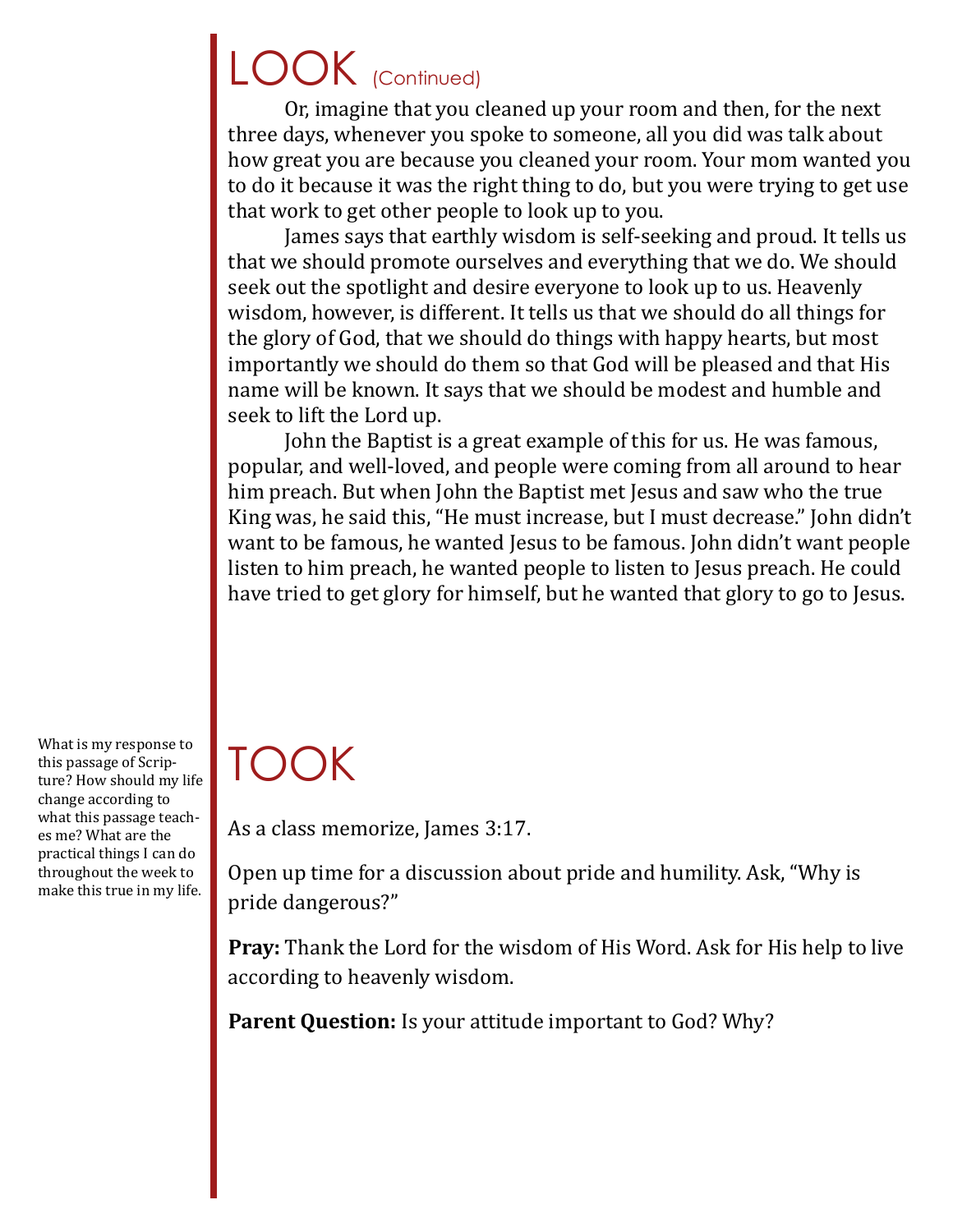# FURTHER STUDY

### **Commentary on James 3:13-18 by David Guzik**

**B. The demonstration of a living faith in the presence of wisdom.**

**1. (13) Wisdom shows us how to do good works**

**Who** *is* **wise and understanding among you? Let him show by good conduct** *that* **his works** *are done* **in the meekness of wisdom.**

a. **Who is wise and understanding among you?** At the beginning of James 3, the author addressed those who were teachers or wanted to be teachers among Christians. There he told such teachers how they should *talk*; here he speaks about how they should *live*.

i. "James addresses the person who is 'wise and understanding.' The word *sophos* ('wise') was the technical term among the Jews for the teacher, the scribe, the rabbi. It appears that the author is still speaking to those who would be teachers (cf. James  $3:1$ ); here it is not what they say that he is concerned with, but rather how they live." (Burdick)

b. **Who is wise . . . Let him show by good conduct**: Wisdom is not mere head knowledge. Real wisdom and **understanding** will show in our lives, by our **good conduct**.

i. In this sense wisdom and understanding are like faith; they are invisible, inner qualities. If a person considers himself to be **wise** or **understanding**, it is fair to expect that this invisible inner quality would show itself in regular life. Here James told us how to judge if a person really is **wise and understanding**.

c. **His works are done in the meekness of wisdom**: True **wisdom** is also evident by its meek manner. Those who do their good works in a way designed to bring attention to themselves show they lack true wisdom.

i. On **meekness**: "*Prautes* is gentleness, but not a passive gentleness growing out of weakness or resignation. It is an active attitude of deliberate acceptance." (Burdick)

**2. (14-16) The character of earthly wisdom.**

**But if you have bitter envy and self-seeking in your hearts, do not boast and lie against the truth. This wisdom does not descend from above, but** *is* **earthly, sensual, demonic. For where envy and selfseeking** *exist,* **confusion and every evil thing** *are* **there.**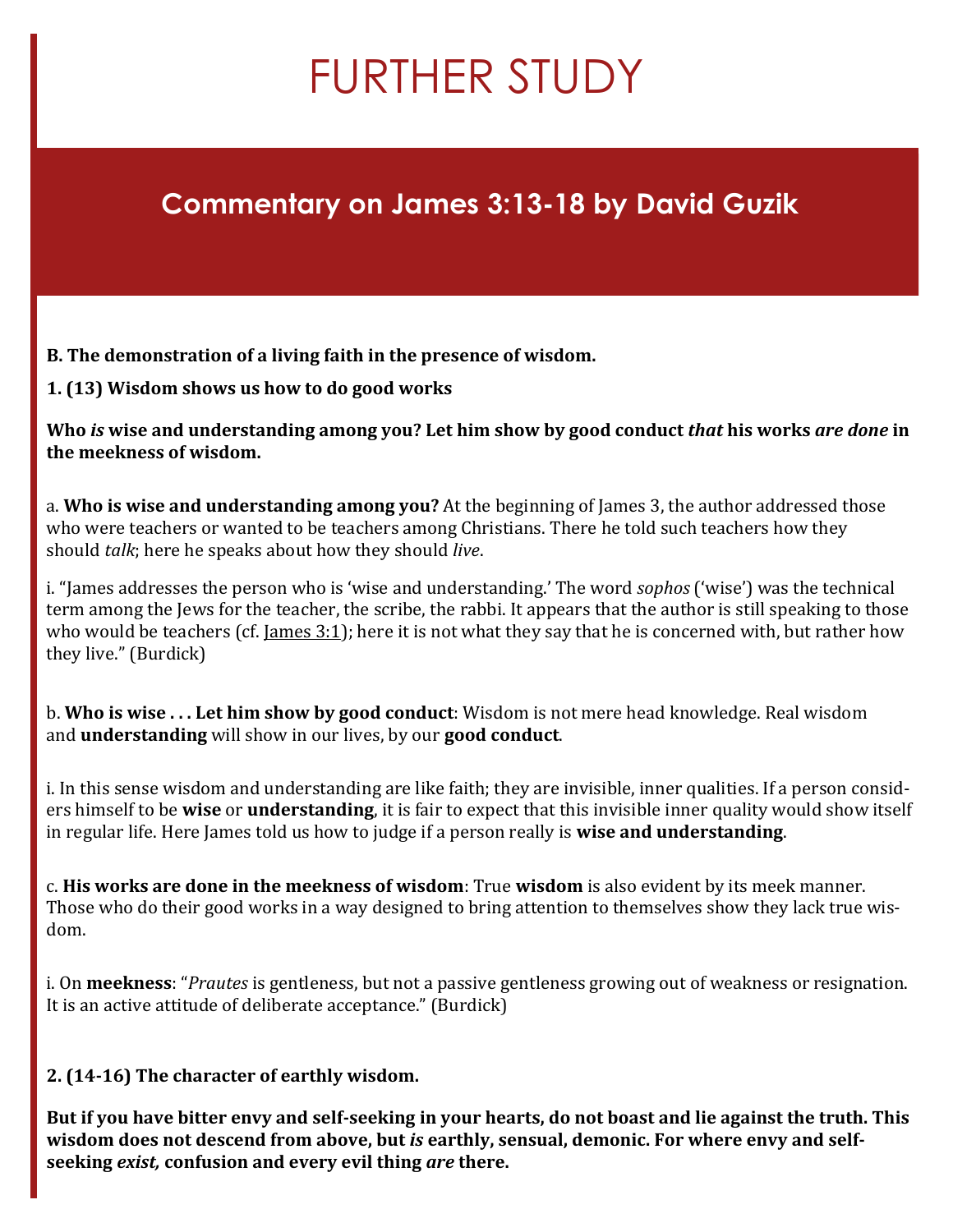a. **Bitter envy and self-seeking**: These are the opposite of *the meekness of wisdom* mentioned in [James 3:13.](https://biblia.com/bible/nkjv/James%203.13) These words actually refer to someone who has a critical, contentious, fight-provoking manner.

i. "It is out of keeping with the temper of **bitter jealousy and rivalry** (i.e. party-spirit, selfish ambition, factiousness). **Do not pride yourselves on that**, on the intensity and harsh zeal which lead to such unscrupulous partisanship, which are sometimes justified as loyalty **to the truth**." (Moffatt)

ii. "Religious people my be extremely provoking, and defeat their own ends by overbearing methods; right views and sound counsels may lose their effect if they are expressed by men who are self-seeking partisans or unscrupulous controversialists." (Moffatt)

b. **Do not boast and lie against the truth**: Anyone who shows **bitter envy and self-seeking** should not deceive anyone – especially themselves – about how wise they are. They show a **wisdom** that is **earthly**, **sensual**, and **demonic**. Their wisdom is more characteristic of the world, the flesh, and the devil than of God.

i. "**This wisdom**" that James referred to was not really wisdom at all. "It is the wisdom claimed by the would-be teachers of <u>[James 3:14](https://biblia.com/bible/nkjv/James%203.14)</u> whose lives contradict their claims. Such 'wisdom' evaluates everything by worldly standards and makes personal gain life's highest goal." (Burdick)

ii. **Earthly, sensual, demonic**: Adam Clarke defined each term:

· **Earthly**: "Having this life only in view."

· **Sensual**: "Animal-having for its object the gratification of the passions and animal propensities."

· **Demonic**: "Demoniacal-inspired by demons, and maintained in the soul by their indwelling influence."

c. **Confusion and every evil thing**: This is the fruit of human, earthly wisdom. The wisdom of the world, the flesh, and the devil may be able to accomplish things, but always with the ultimate fruit of **confusion and every evil thing**.

#### **3. (17-18) The character of heavenly wisdom.**

**But the wisdom that is from above is first pure, then peaceable, gentle, willing to yield, full of mercy and good fruits, without partiality and without hypocrisy. Now the fruit of righteousness is sown in peace by those who make peace.**

a. **But the wisdom that is from above**: God's wisdom also has fruit. James here defined exactly what he meant by *the meekness of wisdom* in [James 3:13.](https://biblia.com/bible/nkjv/James%203.13)

b. **First pure, then peaceable, gentle, willing to yield, full of mercy and good fruits, without partiality and without hypocrisy**: The character of this wisdom is wonderful. It is full of love and a giving heart, consistent with the holiness of God.

i. This wisdom is **first pure**: "The reference is not to sexual purity but to the absence of any sinful attitude or